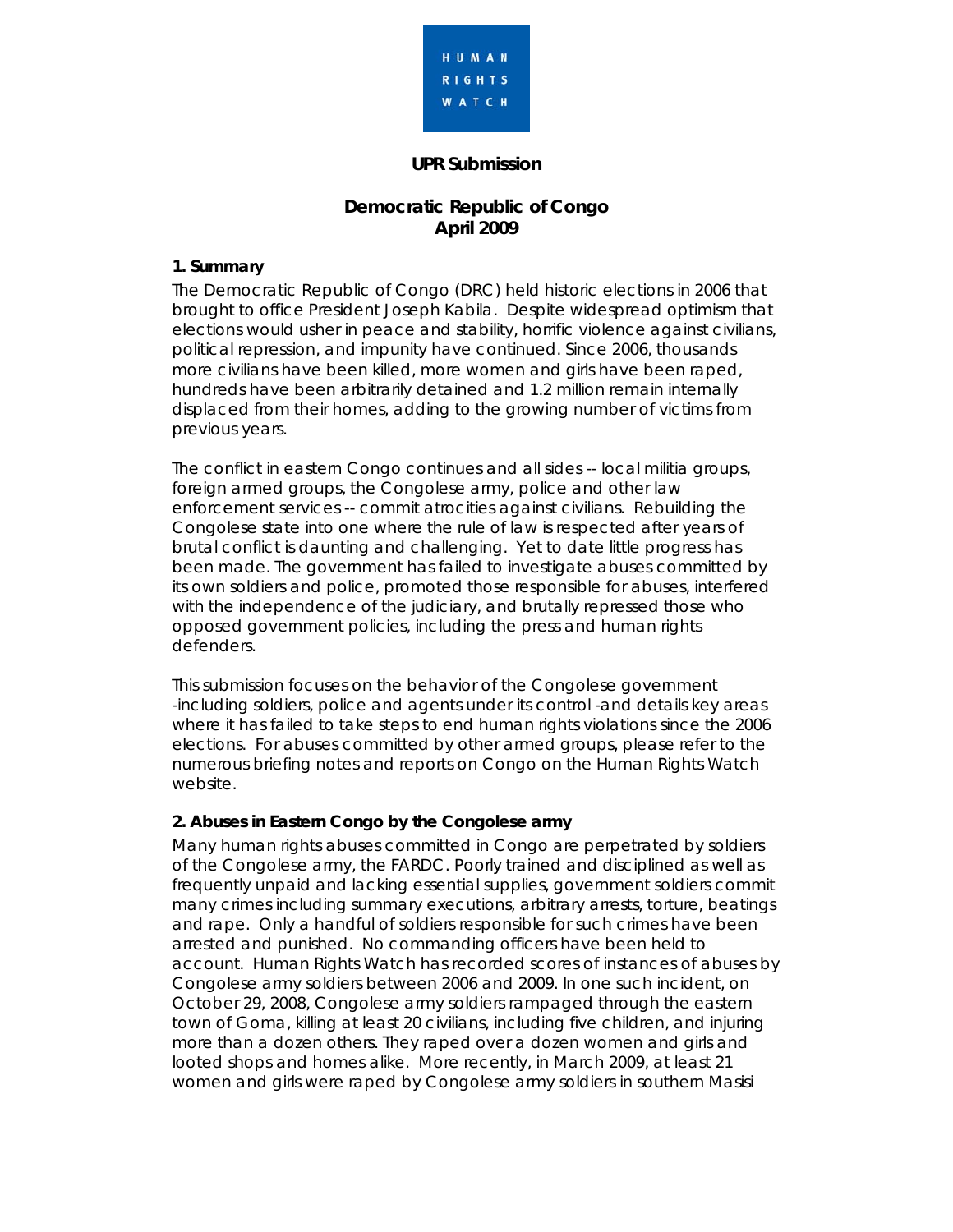(North Kivu) and northern Kalehe (South Kivu) territories. Many of the victims were violently gang raped while the soldiers were carrying out looting sprees.

Congolese army officers and law enforcement personnel also arbitrarily arrested individuals they suspected of supporting their enemies, especially those linked to the National Congress for the Defence of the People (CNDP), a rebel group formerly led by renegade general Laurent Nkunda, a Congolese Tutsi. At least 40 persons, including 12 children, were arbitrarily arrested in Goma between late August and November 2008. Most were held without charge, tortured, and only released after paying substantial bribes to the authorities.

In the eastern town of Bukavu between March 12 to 14, 2009, in advance of President Kabila's visit, soldiers and security agents arbitrarily arrested 99 civilians in what officials said was an attempt to ensure security. Those arrested included vendors, porters, hairdressers, restaurant workers, and 41 children, some as young as 11 years old. Most were not charged and at the time of writing, at least 38 were still held at the Central Prison in Bukavu.

### **3. Political Repression**

The government of President Kabila has used violence and intimidation to eliminate its political opponents. Between August 2006 to September 2008, state security forces deliberately killed or summarily executed more than 500 persons in Kinshasa and the western province of Bas Congo and arbitrarily arrested and detained about a thousand more, many of whom were tortured or ill-treated. Many of the detainees were from Equateur, the home province of Kabila's election rival, Jean Pierre Bemba or were members of Bundu Dia Kongo (BDK), a political-religious group based in Bas Congo that promotes greater provincial autonomy and in August 2006 allied itself with Kabila's electoral rival, Jean Pierre Bemba.

### *(a) Summary Executions and torture in Kinshasa*

In Kinshasa, Kabila launched military operations against his electoral rival Bemba in August 2006 and again in March 2007. During and after the military operations, soldiers, police officers, and intelligence agents deliberately killed, injured, arbitrarily arrested, and tortured hundreds of persons.

One of the state security forces responsible for the abuses was the Republican Guard, a special military unit responsible for presidential security. Between August 2006 and May 2008, Republican Guard soldiers summarily executed or caused the enforced disappearance of more than 125 people, many of whom were killed at Camp Tshatshi, the Republican Guard military base on a hill just outside central Kinshasa. Together with agents from military intelligence and from other army units, Republican Guards also arbitrarily arrested over 600 persons and subjected many of those in their custody to torture and inhuman treatment. Republican Guards have no legal authority to carry out arrests.

Arbitrary arrests and torture against at least 200 perceived opponents were also perpetrated by other law enforcement personnel including those of the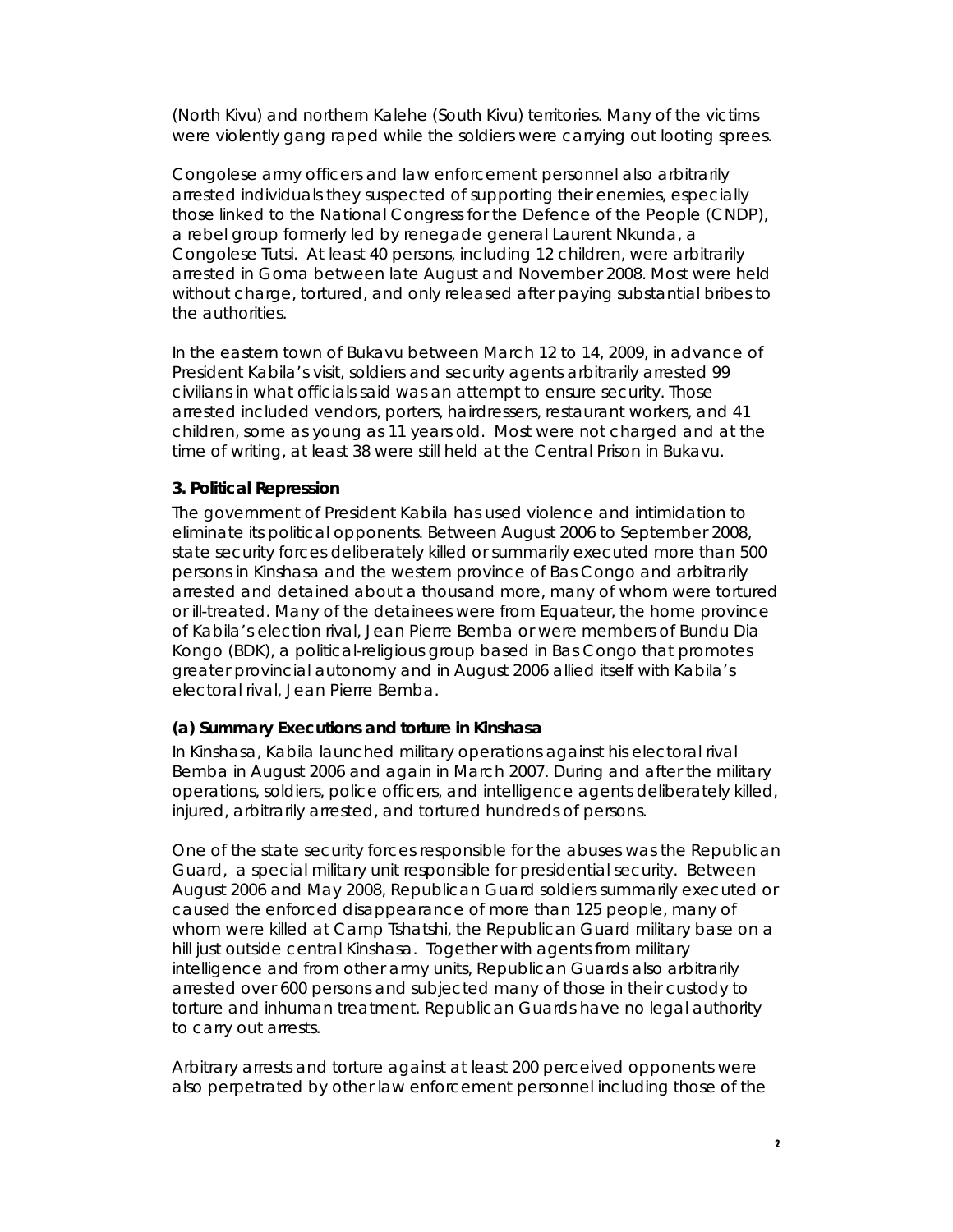special services of the police who operate out of Kin-Mazière police station in central Kinshasa. Victims detained at Kin-Mazière prison and interviewed by Human Rights Watch consistently described the means of torture used against them, including the use of electric batons on their genitals and other parts of their bodies, beatings, whippings, and mock executions. They were forced to sign confessions saying they had been involved in coup plots against President Kabila. Some were kept chained for days or weeks.

In July 2008, the government released 258 prisoners from prison, including many who had been illegally detained since March 2007. The decision was taken to resolve problems of overcrowding in the jail and did not appear to have been based on a judicial review of the cases. At least 200 other political prisoners remain in detention. As of April 2009, none of their cases had been brought to trial.

#### *(b) Killings in Bas Congo*

In Bas Congo in February 2007 and March 2008, army soldiers, police and other state agents used unnecessary or excessive force against Bundu Dia Kongo (BDK), a political-religious group. When BDK demonstrators protested, at times violently, against electoral corruption in early 2007, police and government soldiers shot or stabbed to death 104 BDK adherents and bystanders. In March 2008 police made a preemptive strike in anticipation of further protests, in what United Nations investigators said appeared to be a deliberate effort to wipe out the movement. Over 200 BDK supporters and others were killed and the BDK's meeting places were systematically destroyed. The police deliberately killed persons who were wounded, running away, or otherwise in no position to threaten them. The police attempted to hide the extent of the carnage by dumping dozens of bodies in the Congo River and hastily burying others in mass graves. Police arrested over 150 persons suspected of supporting the BDK and tortured or ill-treated some of them. On March 21 the government revoked the authorization of the BDK to operate as a social and cultural organization, effectively making it illegal.

#### **4. Threats to Journalists and Human Rights Defenders**

Government agents have also killed, threatened, arrested, tortured, and otherwise harassed journalists and members of civil society who were linked to political opponents or who protested abuses against them. The government closed down radio stations and television networks, such as those linked to Bemba, sometimes temporarily, sometimes permanently. Hundreds of other perceived government opponents have been harassed and intimidated through anonymous phone calls, threatening cell phone text messages, and middle-of the-night visits by army or police. Some went into hiding, others fled the country.

In South Kivu, Serge Maheshe, the Bukavu bureau chief for Radio Okapi, a United Nations-supported radio station, was murdered on June 17, 2007. The military court trial which followed and the subsequent appeal procedure were characterized by intimidation, injustice and a failure to establish the truth of what happened. Three civilians were convicted and sentenced to death. During the hearings, Congolese and international observers who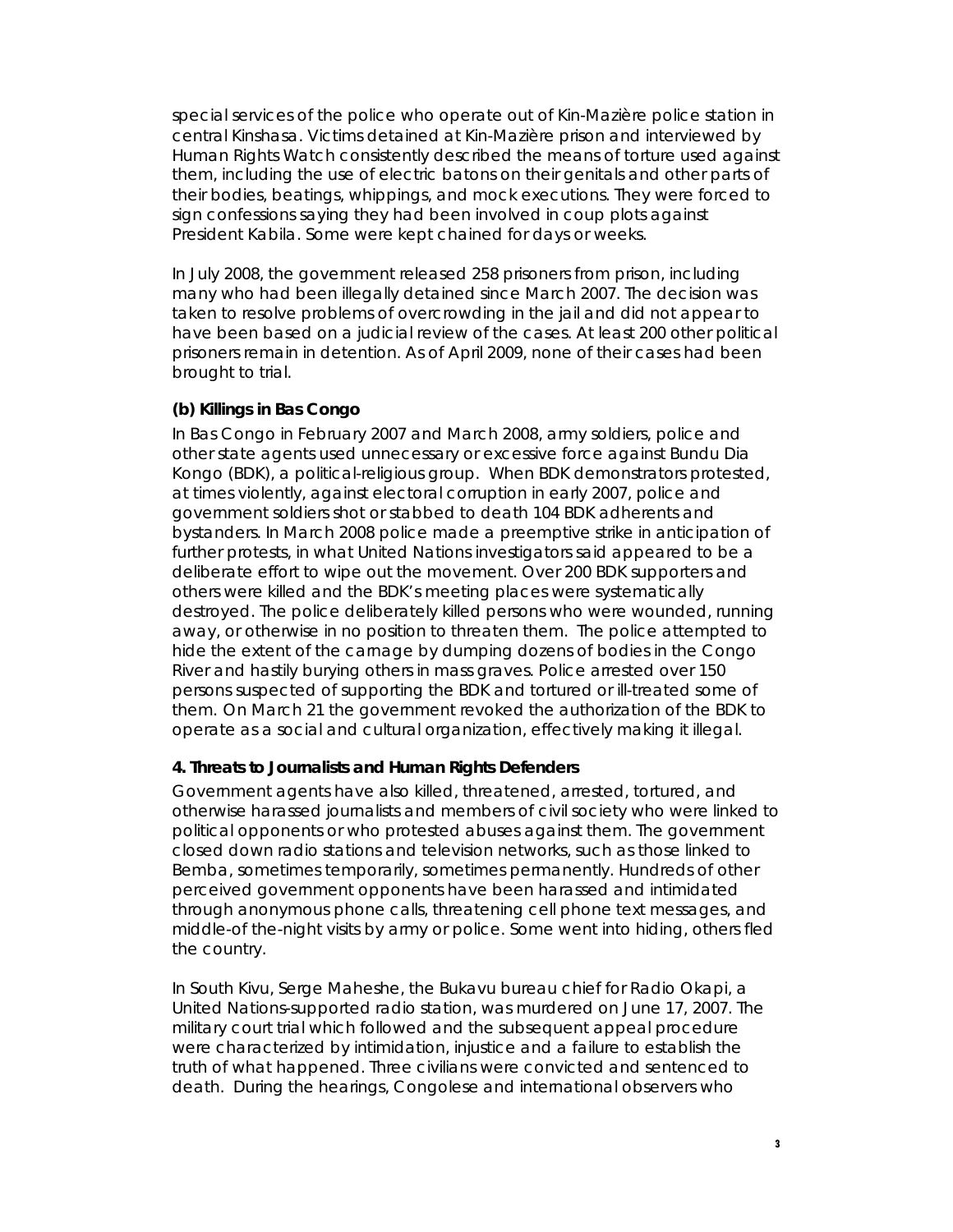raised alarm at the lack of fair trial as well as the defense lawyers were threatened and harassed.

On March 7, 2008, Nsimba Embete Ponte, editor of *L'Interprète,* was illegally detained at the National Intelligence Agency (ANR) prison in Kinshasa for writings critical of President Kabila. His colleague Davin Ntondo Nzovuangu was arrested a few days later. On September 12, state agents raided the offices of Global TV, a private television station in Kinshasa, arrested journalist Daudet Lukombo, and confiscated essential broadcasting equipment following the station's coverage of a press conference by a BDK leader.

### **5. Sexual Violence**

Sexual violence, a crime regularly found in situations of armed conflict in eastern Congo, continued at high levels during the military operations from 2006 to 2009. All armed groups, including the Congolese army, have been responsible for rape. Despite greater awareness and more assistance to the victims, crimes of sexual violence committed by soldiers and combatants have continued at a horrific rate. In March 2009, at least 21 women and girls were raped by Congolese army soldiers in southern Masisi (North Kivu) and northern Kalehe (South Kivu) territories. Many of the victims were violently gang raped while the soldiers were on looting sprees. In 2006, Congo's parliament passed a law on sexual violence broadening the definition of rape and increasing the penalties against it, but its application has been weak. While the law has led to more convictions of soldiers and civilians for the crime of rape, there have been no convictions against senior commanders or army officers whose troops were responsible for mass rape limiting its deterrent effect.

### **6. Child Soldiers**

As the Congolese government began working to create an integrated national army, Congolese and international workers between 2003 and 2006 identified and removed some 30,000 children from the ranks of both regular military units and other armed groups and returned them to civilian life. But recruitment intensified again from 2006 to 2008, particularly in North Kivu where conflict continued. In 2008, child protection workers separated 4,657 children, including 598 girls, from the army and other armed groups, mostly in North Kivu province. Between January and March 2009, an additional 1,361 children were separated from the army and armed groups in North Kivu, some of who had been re-recruited after earlier demobilization. In late March 2009, UNICEF estimated that 8,000 children remained in armed groups, including some in the Congolese army.

## **7. Justice and Accountability**

Near total impunity for grave violations of international humanitarian law continued, with very few perpetrators arrested and prosecuted by national authorities. In one exceptional case in March 2009, a military court in Katanga found rebel Mai Mai commander Gédéon Kyungu Mutanga and 20 other Mai Mai combatants guilty for crimes on major charges, including crimes against humanity. In other cases, the government promoted those responsible for human rights abuses rather than holding them to account: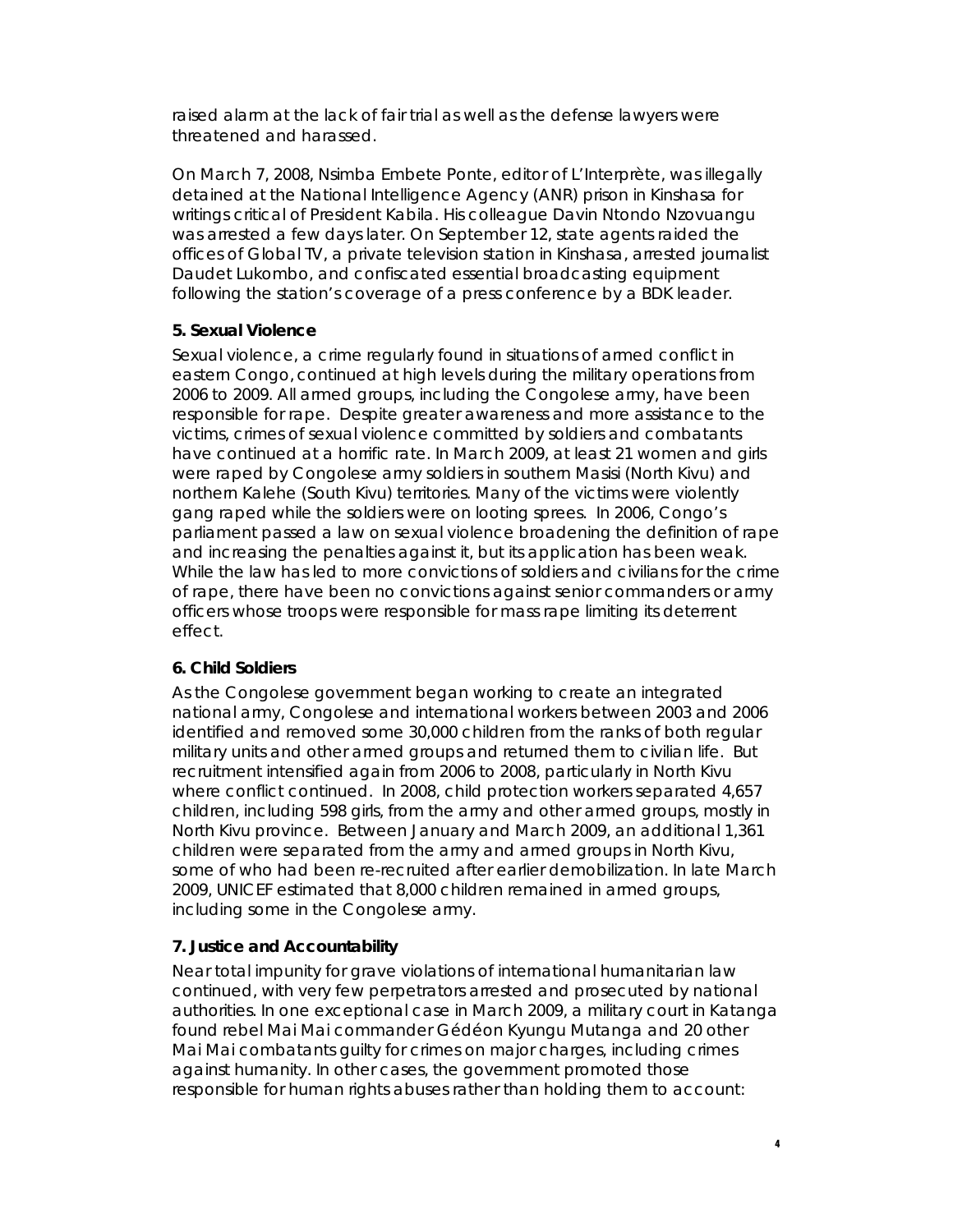- Bosco Ntaganda, wanted on an arrest warrant by the International Criminal Court for crimes he committed in Ituri between 2002 and 2004, was promoted to the position of general in the Congolese army in January 2009. Ntaganda was also implicated in the massacre of over 150 civilians in Kiwanja, North Kivu, in November 2008.
- Jean-Pierre Buyoyo was appointed a colonel in the Congolese army despite being found guilty by a Congolese military court for the arbitrary arrest and illegal detention of children (de facto child recruitment) in March 2006 in a landmark case. Biyoyo escaped from prison in June 2006 and joined a rebel group, the CNDP, which in January 2009 signed a peace deal with the Congolese government.
- Delphin Kahimbi resumed his duties as a colonel and deputy commander of the 8th military region in early 2009 despite repeated allegations by UN officials as well as Human Rights Watch that he was involved in arbitrary arrests, torture and cruel or degrading treatment. Colonel Kahimbi was temporarily absent from his position after his troops suffered a humiliating military defeat in October 2008.

#### **8. Recommendations to the DRC Government**

- Release immediately all individuals detained without charge, including political prisoners.
- Investigate and prosecute as appropriate soldiers, police officers, intelligence agents, and any other official, regardless of rank, implicated in killings, torture, rape and other serious violations of international humanitarian law.
- Establish a special judicial mechanism within the Congolese justice system to prosecute war crimes and crimes against humanity by members of all armed groups including the Congolese army.
- Establish a task force under the supervision of the Ministry of Justice comprising military and civilian judicial officials, and international and national human rights experts, to establish the number and identities of persons detained without charge or trial, to monitor the release of detainees, and to document cases of torture and ill-treatment of detainees for future judicial action.
- Ensure full implementation of the 2006 law against sexual violence.
- Ensure that no statement obtained under torture or duress can be invoked in criminal proceedings.
- Implement urgent judicial reform to combat impunity and end long-term pre-trial detention.
- Ensure that members of the political opposition, the media, and civil society are permitted to exercise freely their rights to free expression, association, and peaceful assembly as guaranteed by the International Covenant on Civil and Political Rights.
- Permit national and international human rights monitors access to all places of detention and interviews in private with those detained.
- Ensure all prison conditions are consistent with international standards.